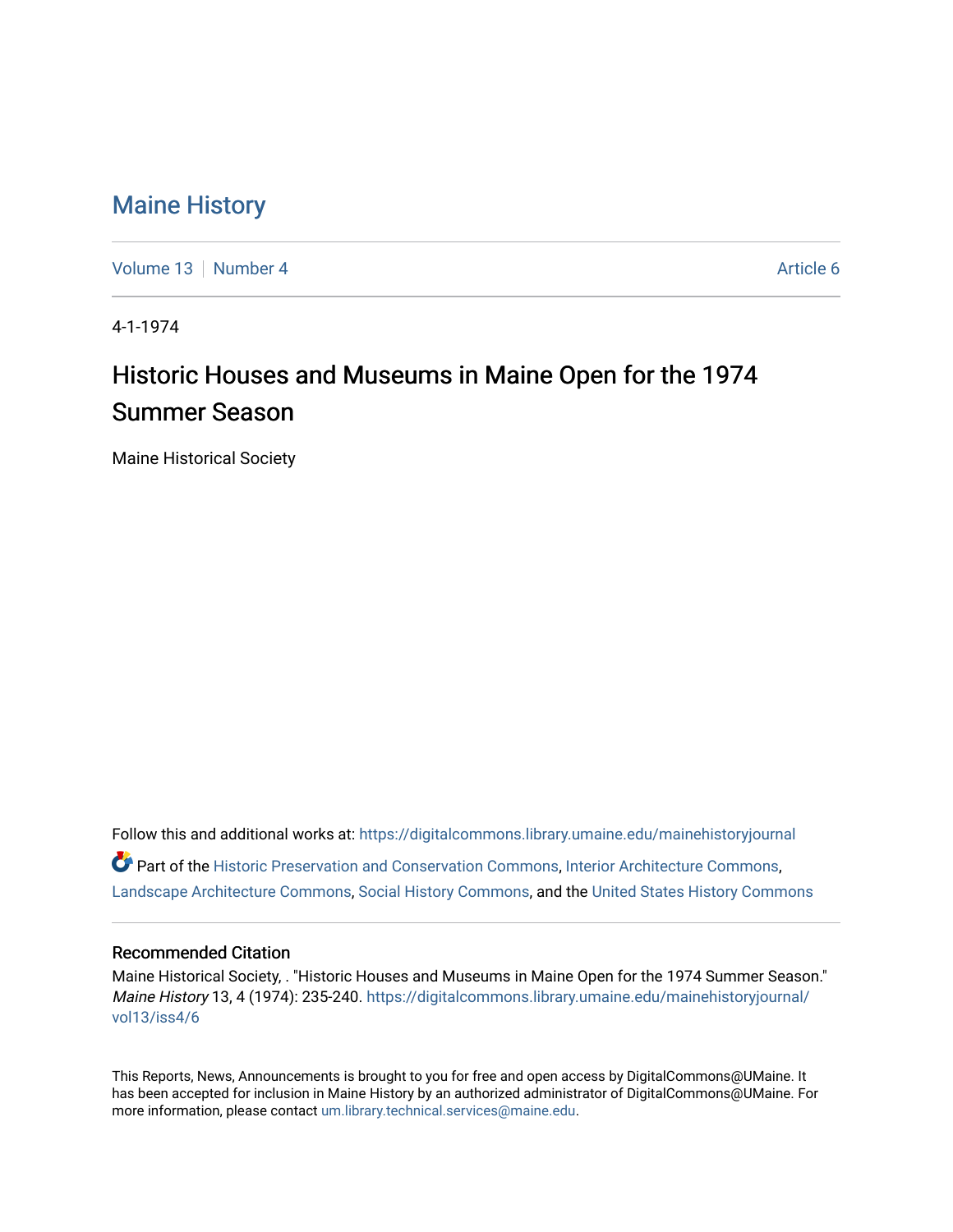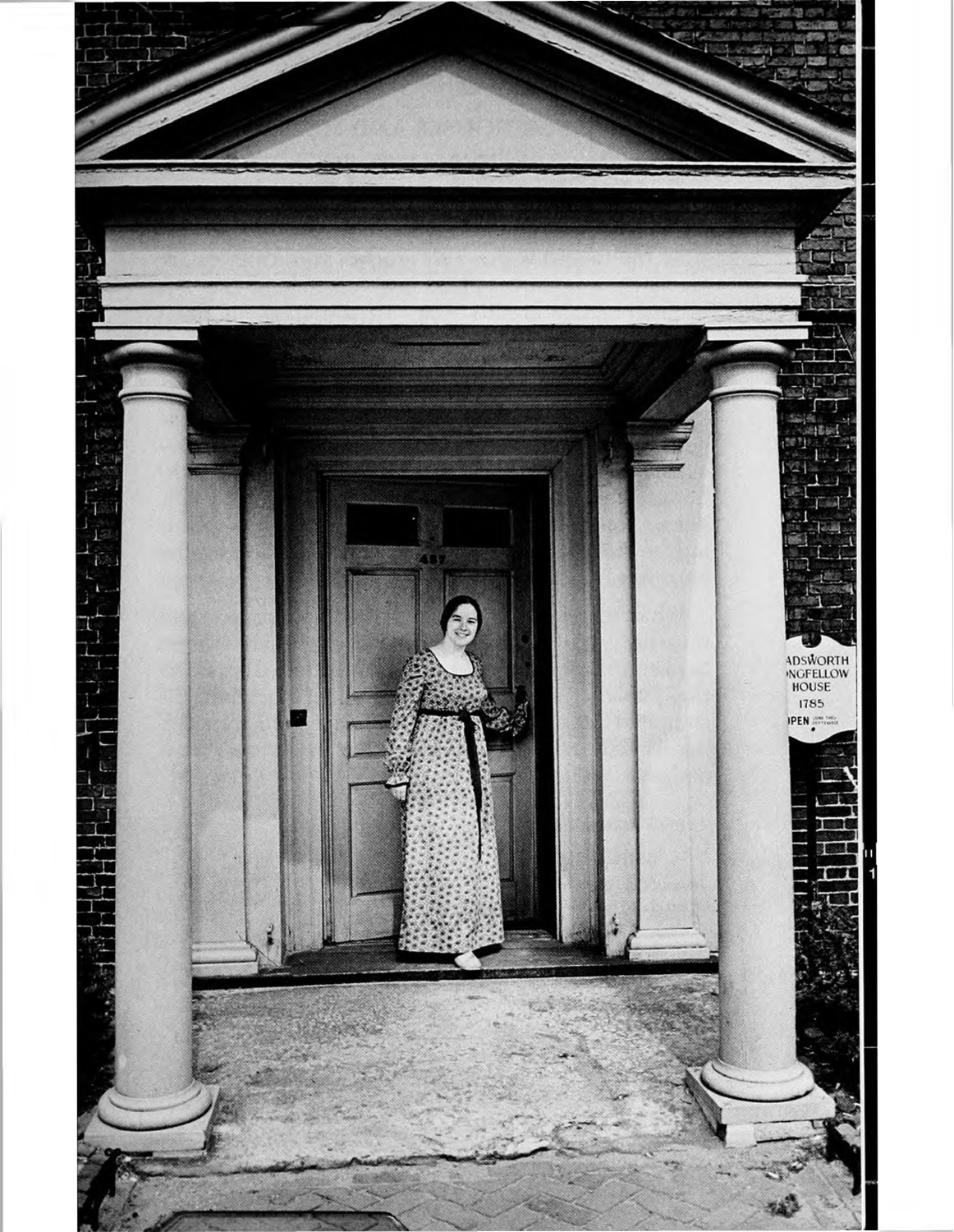# HISTORIC HOUSES AND MUSEUMS IN MAINE OPEN FOR THE 1974 SUMMER SEASON

By the time this *Quarterly* reaches you, chances are that your gas tank will be less full than it was last summer at about this time. In the spirit of Saint Jerome, who missed what was right at his own doorstep, we invite you to visit the historical houses and museums in your local area this year. Museums *do* change as do the contents and personnel of historic houses. And while we are in this "promotional" vein when was the last time you visited the Wadsworth-Longfellow House and Garden? You will find new items acquired from both families, many new plantings in the Garden, and some new faces among the hostesses.

What follows is a listing of historic houses and museums (only those maintaining regular hours; hence, historic sites have not been included) open to the public. Esta J. Astor, Reference Librarian has compiled this list from only those institutions responding directly. *An Asterisk indicates that an entrance fee is charged.*

# ASHLAND

*Ashland Logging Museum Inc.* Open daily 8-5 by appointment.

#### AUGUSTA

*Blaine House* Open Monday - Friday, 2-4. *Fort Western Museum\** Open June 17 Labor Day, Monday Saturday, 10-5 and Sunday 1-5.

*Maine State Museum* Open Monday Friday, 9-4. Summer hours: Monday - Friday, 9-4. Saturday and Sunday, 1-5.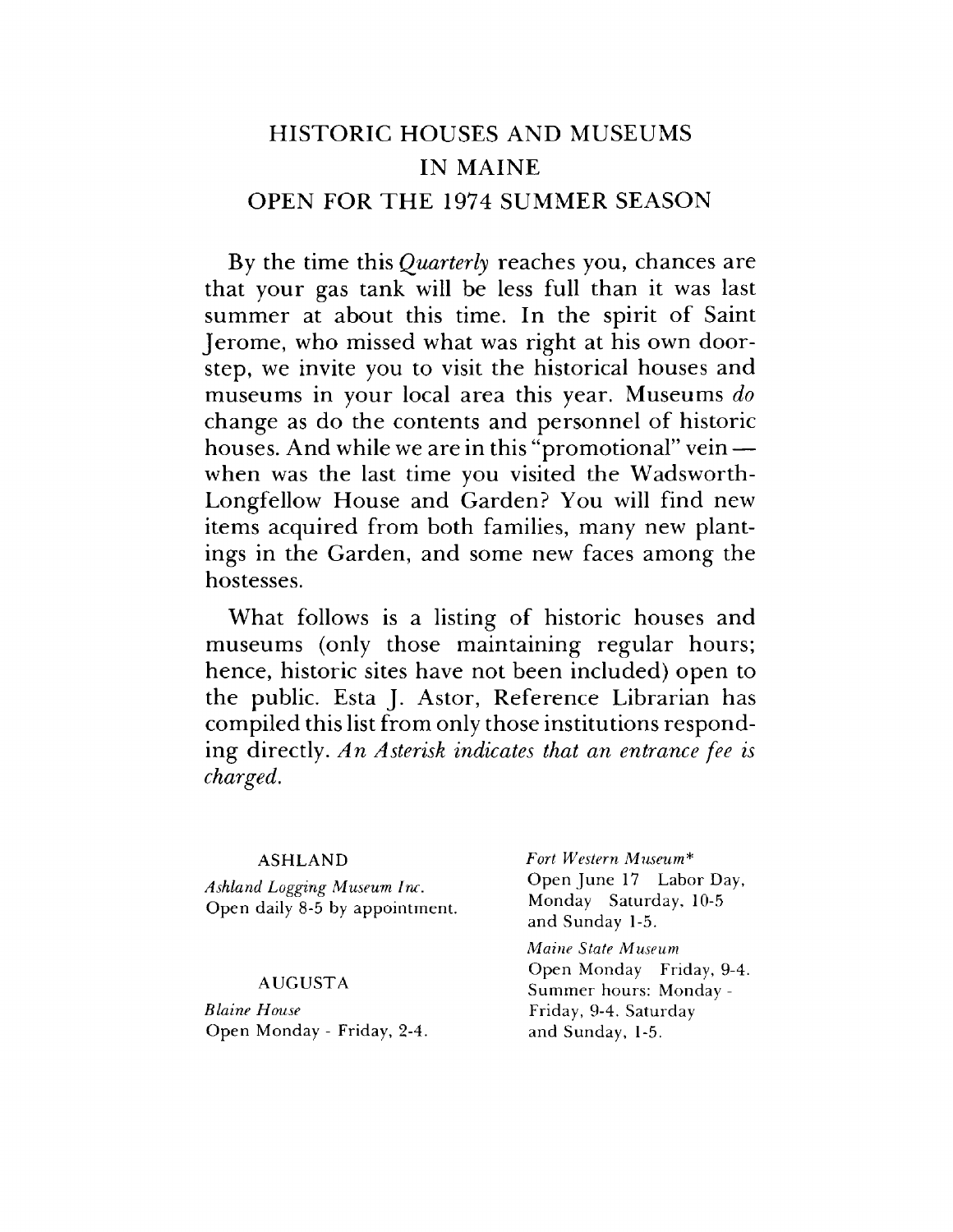# BANGOR

*The (j.A.K. Memorial Home* Open Monday - Friday, 2-4

*Penobscot Heritage Museum* Open summer: 8:30-4. Winter: 9-4

#### BAR HARBOR

*Bar Harbor Historical Society, Museum* Open Monday, Wednesday, Friday, 3-5. Tuesday and Thursday, 10-12 noon.

# BASS HARBOR

*Bass Harbor Country Store* Open mid-June - mid-September, 7 days a week, 10-5.

### BATH

*Apprenticeshop of Bath Marine Museum* Open May 25 - October 1, 7 days a week. 6 days a week remainder of year. 8:30-5:30.

*Bath Marine Museum\** (4 sites) Sewall Mansion Percy & Small Shipyard The Apprenticeshop Open May 25 - October 14, daily 10-5

### BOOTHBAY

*Boothbay Playhouse Theatre Museum* Open Monday - Saturday, 10-11. donation.

*Boothbay Railway Museum\** Open mid-June - September, 10-5. Weekends only, early June and late September.

# BOOTHBAY HARBOR

*Grand Banks Schooner Museum\** Open May - mid-June, weekends, 10-5. June - September daily 9-9.

# BRIDGTON

*Bridgton Historical Society Museum* Open by appointment.

#### BRUNSWICK

*Bowdoin College Museum of Art* Open October - May, Monday Friday, 10-4 and Saturday 10 - 5. Sunday 2-5. June - September Monday - Saturday 10-5; 7-8:30, Sunday 2-5.

*First Parish Church* Open by appointment

*Merrymeeting Waterfowl Museum\** Open Tuesday - Sunday, 9-5.

*Peary-MacMillan Arctic Museum* Open June - August, Monday - Saturday, 10-5. September -

May, Saturday 10-5, Sunday 2-5.

*Pejepscot Historical Society* Open 1-5 or by appointment.

#### BUCKSPORT

*Bucksport Historical Society* Open July - September, Thursday - Saturday, 2-5.

# BURLINGTON

*Stewart M. Lord Memorial Historical Society*

Open Memorial Day - Labor Day, Sunday and Friday, 2-4 or by appointment any day.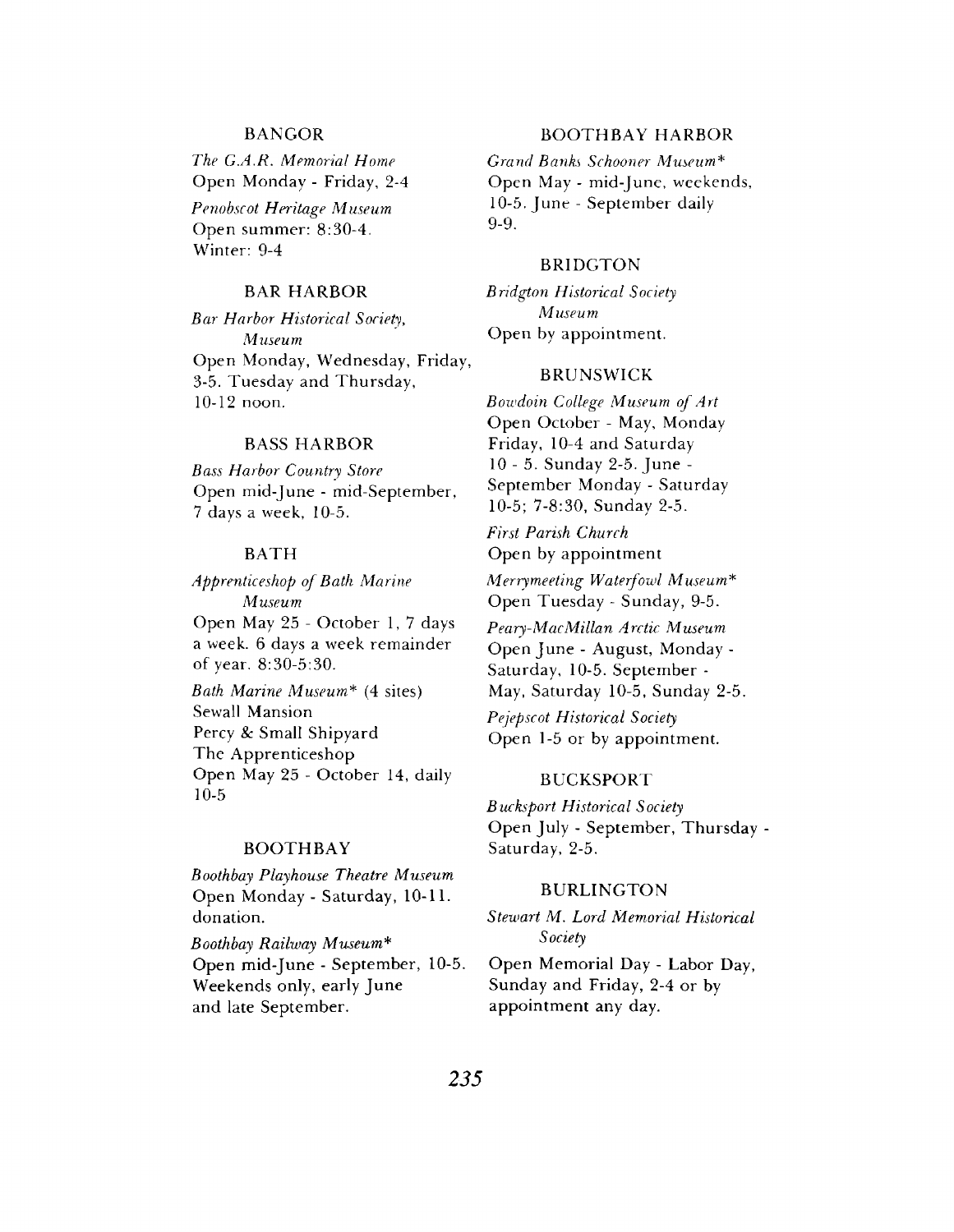*Holmes Cottage* Open Monday - Friday, 1-7.

### **CAMDEN**

*Conway House & Mary Meeker Carmer Museum\** Open Monday - Friday, 1-5.

# CARIBOU

*Nyla tider* A*<sup>1</sup> useu m* Open June - September, Monday - Friday, 1-4. Fall and spring, 1-3:30 and winter, by appointment.

#### CASTINE

*John Perkins House\* Hearse House Blacksmith Shop* Open July and August Sunday and Wednesday,  $2-4:30.$ (Admission includes 3 sites)

*IVilson Museum* Open May 27 - September 15, Tuesday - Sunday, 2-5.

# COLUMBIA FALLS

*Ruggles House \** Open June - October 15, Monday - Saturday, 8:30- 4:30 and Sunday, 10-4.

# DAMARISCOTTA

*Chapman Hall House\** Open Tuesday - Sunday, 1-5. *Circus Memories Museum*

# DEER ISLE

Open July - September 8, Wednesday, Saturday, Sunday, 2-5. *Sellers House*

### CALAIS DEXTER

*Dexter Historical Society Museum Old Grist Mill* Open June - September, Monday - Saturday, 1-5.

# DOVER-FOXCROFT

*Blacksmith Shop Museum* Open April - October, 7 days a week, daylight hours, donation.

#### EDGECOMB

*Fort Edgecomb Memorial\** Open 10-6.

### **ELLSWORTH**

*Colonial Black Mansion\** Open June <sup>1</sup> - October 15, Monday - Saturday, 10-5.

# FARMINGTON

*Nordica Memorial Museum\** Open June 1 Labor Day, Tuesday -Sunday, 10-5.

*Farmington Red Schoolhouse* Open July <sup>1</sup> Labor Day, daily 10-6.

#### FRIENDSHIP

*Friendship Museum* Open Monday - Saturday, 12-5 and Sunday, 2-5.

# FRYEBURG

Open late June - late August, Monday - Saturday, 10-5 or by appointment. donation.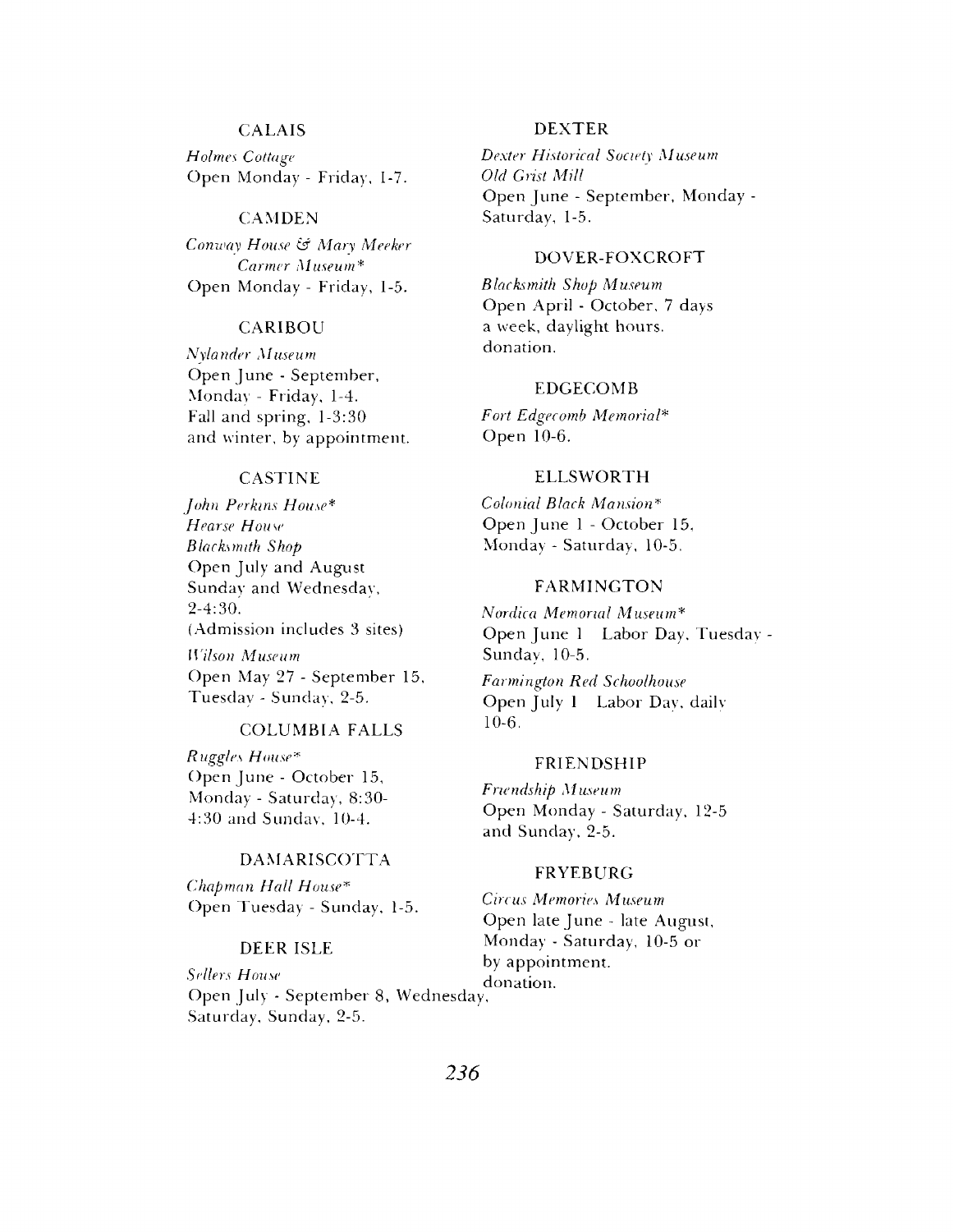*Gardiner Public Library Museum* Open June - September, by appointment.

# GORHAM

*Baxter House\** Open July and August, Wednesday, and Saturday, 2-5.

# HARPSWELL

*Old Meeting House* Open July August, 1-4. donation.

### HOULTON

*Aroostook Historical and Art Museum\** Open Monday - Saturday, 10-5.

# ISLEBORO

*Sailors Memorial Museum* Open June - Labor Day, 10-4.

# KENNEBUNK

*The Brick Store Museum* Open Tuesday - Saturday, 10-4:30.

# KENNEBUNKPORT

*Seashore Trolley Museum* Open late June Labor Day, daily 10-6. Weekends, May, June, September, and October, 12-5. donation.

# KEZAR FALLS

*Parsonfield-Porter Historical Society* Open by appointment April - October. donation.

# GARDINER KITTERY POINT

*Lady Pepperrell House\** Open mid-June - mid-September, Monday - Saturday.

# LEWISTON

*Treat Gallery* (Bates College) Open June and July, Monday - Friday, 1-5. Closed August. Remainder of year, Monday - Friday, 1-5; 7-8, Sunday, 2-5.

#### LIVERMORE

 $Washburn-Norlands House$ *Library-Museum School Chu rch* Open July and August, Wednesday, 1-5. donation.

#### MACHIAS

*Burnham Tavern Museum\** Open mid-June Labor Day, Monday - Friday, 10-5, Saturday, 10-3 or by appointment.

### MADAWASKA

*Log Cabin Museum* Open June September or by appointment remainder of year.

# MONHEGAN ISLAND

*Monhegan Museum* Open daily 12:30-3:30.

# NEWBURGH

*The Jabez Knowlton Old Country Store Museum* Open by appointment.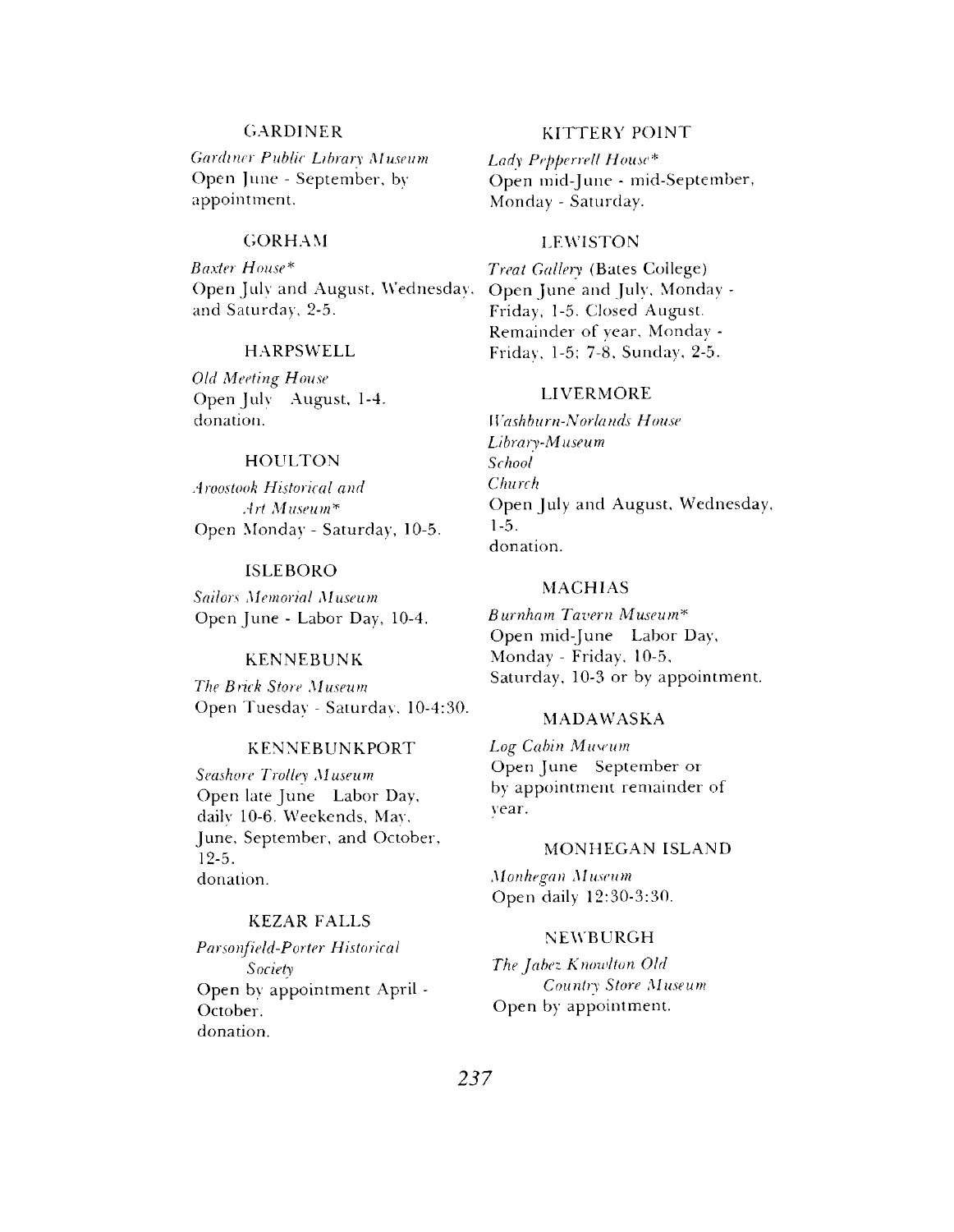# NEWFIELD PHILLIPS

*Willowbrook at Newfield\** Open May 15 - September 31, 10-5.

# NEW SWEDEN

*New Sweden Historical Museum* Open July and August Sundays, 2-5.

#### ORONO

*University of Maine Anthropology Museum* Open Monday, Wednesday, Friday, 8-4:30.

# PARIS HILL

*Hamlin Memorial Hall* Open daily.

#### PATTEN

*Lumbermens Museum* Open Tuesday - Saturday, 9-4 and Sunday, 1-4. donation.

#### PEMAQUID

*Harrington Meeting House\** Open July and August by appointment ,Open Tuesday - Saturday, Monday, Wednesday, Saturday, 2-5. *McLellan-Sweat House\** 10-5 and Sunday, 2-5.

#### PEMAQUID BEACH

*Ancient Pemaquid Restoration Museum\** Open June 15 - Labor Day, daily 10-6. May 15 - October 15 *Fort William Henry Memorial\** Open June 15 - Labor Day, daily 10-6. *Victoria Mansion Museum\** by appointment.

# PEMAQUID POINT

*The Fishermen s Museum* Open June 1 - November 1, daily 10-5, Sunday, 11-5. donation.

*Phillips Historical Society House* Open August, Thursday, Friday, Sunday, 2-4. August 16-17, 10-8, or by appointment.

#### PHIPPSBURG

*Phippsburg Historical Society's Museum in 1859 One-Room Schoolhouse* Open first Monday in July - Labor Day. Monday - Friday, 2-4. donation.

# POLAND SPRING (Rt. 36)

*Shaker Village/The Shaker Museum\** Open May 30 - September 30, Mond; Saturday, 10-4:30.

# PORTLAND

*Henry Wadsworth Longfellow House\** Open June - September, Monday - Friday, 9:30-12; 1-4:30.

*Maine Historical Society Library* Open Monday - Friday, 10-5.

*Portland Museum of Art/*

*The Tate House\** Open July - September 15, Tuesday - Saturday, 11-5 and Sunday, 1:30-5.

Open Tuesday - Saturday, 10-4.

### RICHMOND

*T.J. Southard Block* Open July - August, daily, 9-5.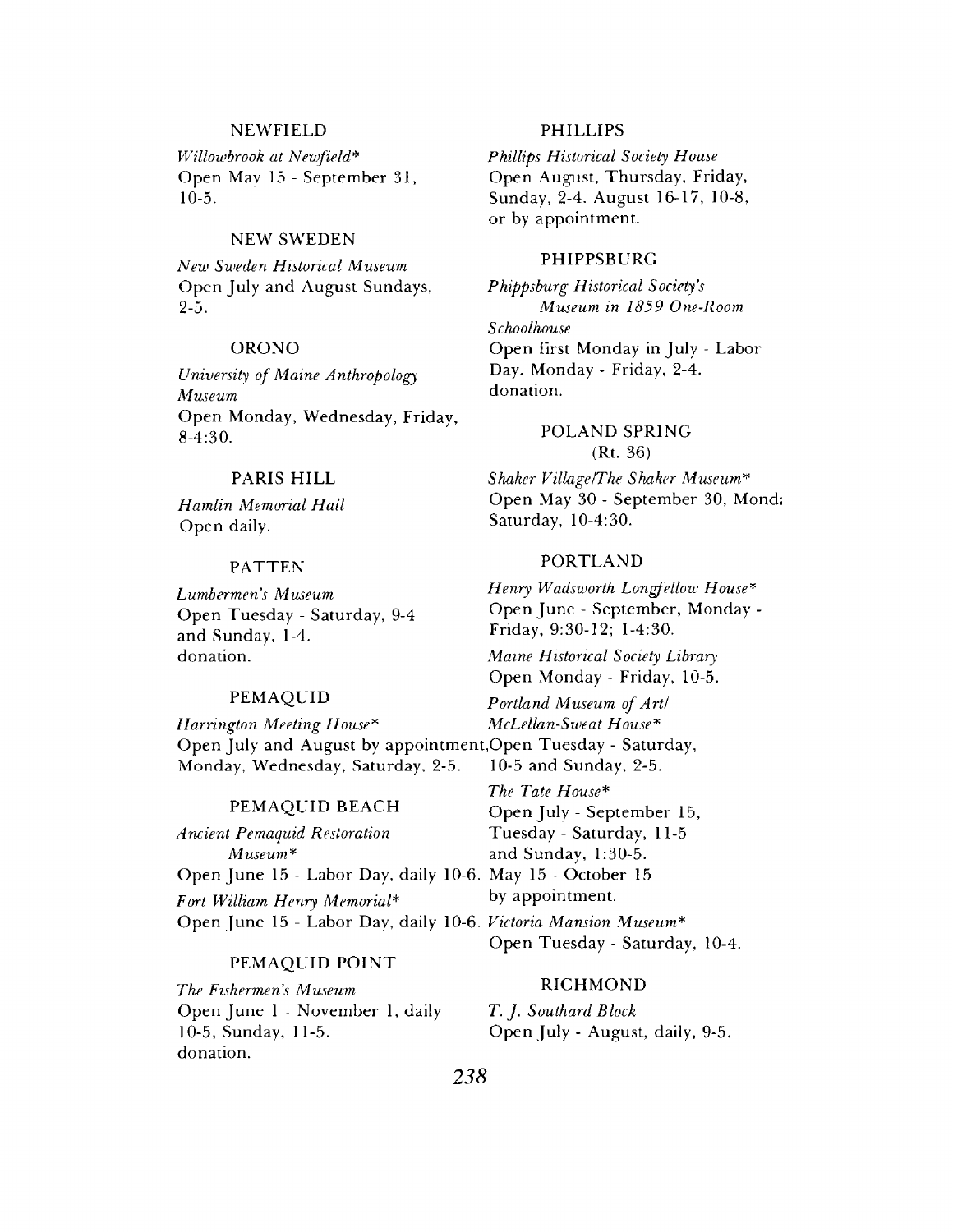*Coast Guard Marine Exhibit* Open daily 9-4.

*William A. Farnsworth Library & Art Museum and Farnsworth Homestead* Museum open June - September, Monday - Saturday, 10-5 and Sunday, 1-5. Remainder of year closed Monday. Homestead open June - mid-September, Monday - Saturday, 10-5 and Sunday, 1-5.

# SACO

*York Institute Museum* Open Tuesday - Saturday, 1-4.

# SEARSPORT

*Penobscot Marine Museum\** Open 'Monday - Saturday, 9-5 and donation. Sunday, 1-5.

#### SEDGWICK VILLAGE

*Rev. Daniel Merrill House-Library* Open July - August, Sunday, 2-4.

## SKOWHEGAN

*Skowhegan History House, Inc. \** Open Tuesday - Saturday, 1-5.

# SOMESVILLE WINDHAM

*Mount Desert Island Historical* Society Open Wednesday and Sunday, 2-6. donation. WISCASSET

# SOUTH BERWICK

*Hamilton House\** Open Wednesday - Saturday, *Sarah Orne Jewett Memorial\** Open Wednesday - Saturday,

# ROCKLAND SOUTH CASCO

*Hawthorne House* Open June - August, Sunday, 2-5. Also by appointment.

#### THOMASTON

*Montpelier\** Open June <sup>1</sup> Labor Day, daily, 10-5.

#### UNION

*Matthews Museum of Maine Heritage\** Open Tuesday - SUNDAY, 12-5.

# VASSALBORO

(Rt. 32)

*Vassalboro Historical Society*

*Museum* Open July - mid-September, Wednesday - Sunday, 2-4, or by appointment,

### WALDOBORO

*Waldoborough Historical Society* Open daily 1-5.

#### WATERVILLE

*Redington Museum* Open May 15 - September 30, Tuesday - Saturday, 2-6.

*Parson Smith Homestead\** Open by appointment.

*Lincoln County Museum & Old Jail, Fire Museum\** Open weekdays, 10-5 and Sunday 12:30 - 5. *Nickels-Sortwell House\** Open June - October, Tuesday -Saturday, 11-5.